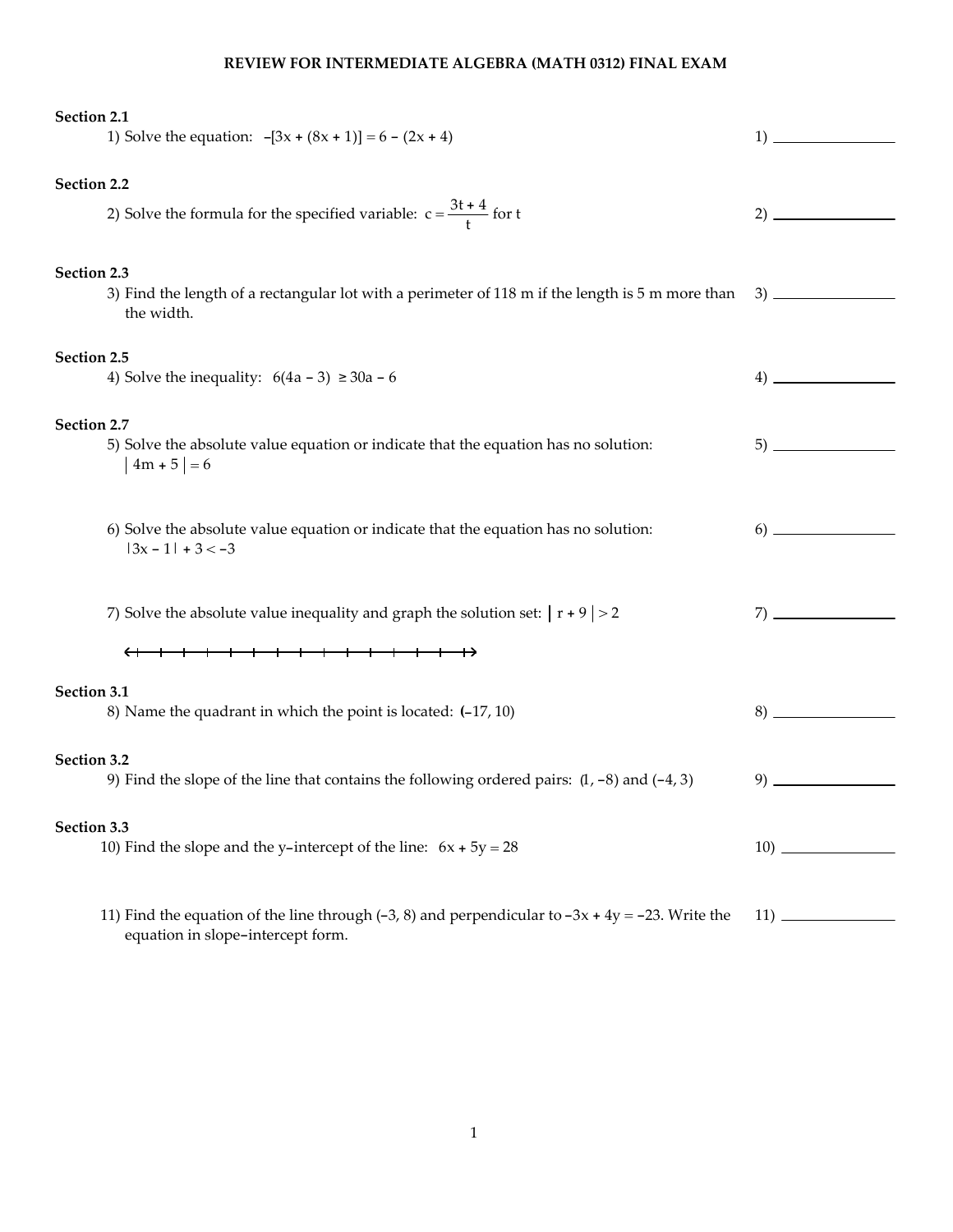## Section 3.2

12) Find the slope of the line.



## Section 3.3



16) Find f(-1) for  $f(x) = 3x^2 + 5x + 6$ . 16)

12)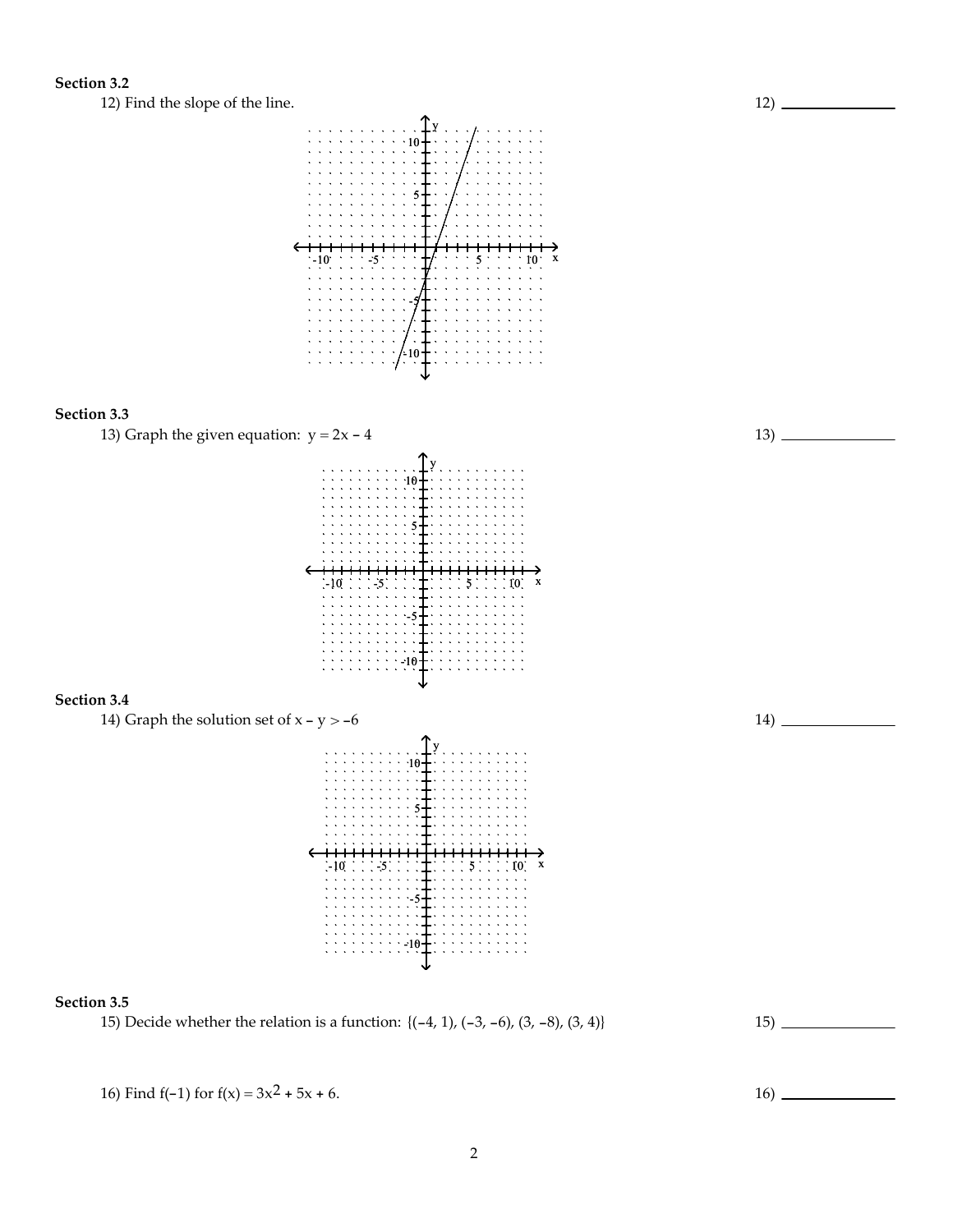|             | 17) Rewrite the following equation using function notation: $9x^2 + 7y = 6$         |                                  |                |              |     |     |  |  |
|-------------|-------------------------------------------------------------------------------------|----------------------------------|----------------|--------------|-----|-----|--|--|
| Section 4.1 | 18) Solve the following system to find the x-value of the solution:                 |                                  |                |              |     |     |  |  |
|             |                                                                                     | $x - 4y = -4$<br>$-4x - 3y = -3$ |                |              |     |     |  |  |
| Sectin 5.1  | 19) Multiply and simplify: $3x^2(-5x^{-6})(-2x)^0$                                  |                                  |                |              |     |     |  |  |
|             | 20) Evaluate: $\left[\frac{-3w^3}{x}\right]^2$                                      |                                  |                |              |     |     |  |  |
| Section 5.3 | 21) Let $f(x) = x^2 - 4$ and $g(x) = 4x + 6$ . Find $(f - g)(2)$ .                  |                                  |                |              |     |     |  |  |
|             | 22) Find $(f \circ g)(x)$ for functions $f(x) = x + 6$ and $g(x) = 8x - 9$ .        |                                  |                |              |     |     |  |  |
| Section 5.4 |                                                                                     |                                  |                |              |     |     |  |  |
|             | 23) Find the product: $(10p - 1)(100p^2 + 10p + 1)$                                 |                                  |                |              |     |     |  |  |
|             | 24) Find the product: $(2m + 5)^2$                                                  |                                  |                |              |     |     |  |  |
| Section 5.5 |                                                                                     |                                  |                |              |     |     |  |  |
|             | 25) Find the quotient and the remainder when $3y^3 - y + 4$ is divided by $y - 2$ . |                                  |                |              |     |     |  |  |
| Section 6.1 |                                                                                     |                                  |                |              |     |     |  |  |
|             | 26) Which of the following is a factor of $m2s - m2t - ns + nt$ ?                   |                                  |                |              |     | 26) |  |  |
|             | A) $(m^2 + n)$                                                                      | $B(x - t)$                       | C) $(s - m^2)$ | D) $(s - n)$ |     |     |  |  |
| Section 6.2 |                                                                                     |                                  |                |              |     |     |  |  |
|             | 27) Which of the following is a factor of $x^2 + 4xy - 21y^2$ ?<br>A) $(x + 7y)$    | B) $(x + 3y)$                    | C) $(x - 7y)$  | D) $(x - y)$ |     | 27) |  |  |
|             | 28) Which of the following is a factor of $15x^2 + 22x + 8$ ?<br>A) $(3x - 2)$      | B) $(5x + 4)$                    | C) $(15x + 2)$ | D) $(x + 8)$ |     | 28) |  |  |
|             | Section 6.3                                                                         |                                  |                |              |     |     |  |  |
|             | 29) Factor the polynomial completely: $81x^2 + 90xy + 25y^2$                        |                                  |                |              | 29) |     |  |  |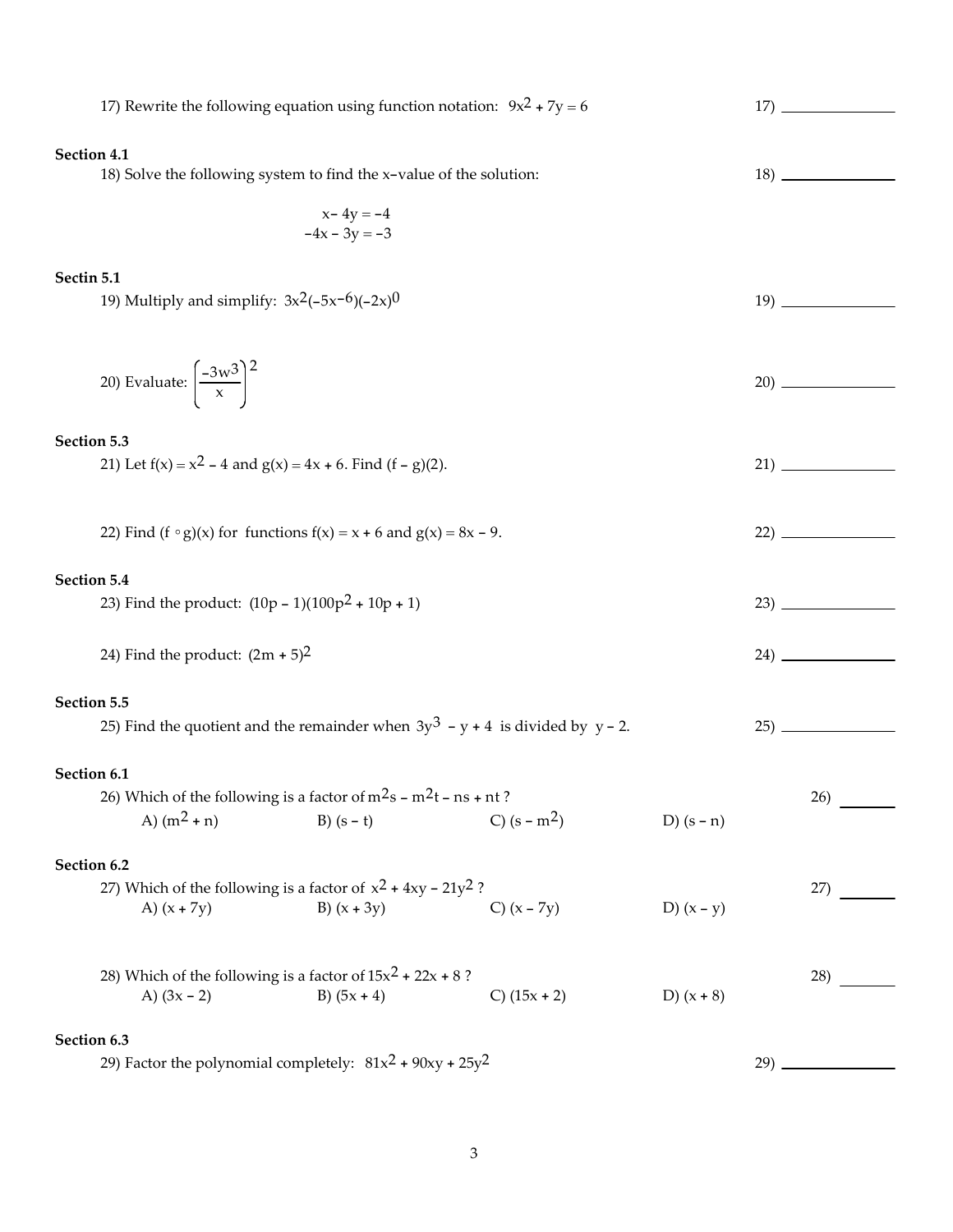30) Factor the polynomial completely:  $x^3 - 64$  30) Section 6.5 31) Solve the following quadratic equation:  $6x^2 = 30 + 24x$ . If the solutions are added, then their sum is \_\_\_\_\_. 31) Section 7.1 32) Find all numbers not in the domain of the function:  $f(x) = \frac{x^2 - 64}{x^2 - 64}$  $x^2 - 2x - 48$ 32) 33) Simplify by reducing to lowest terms:  $\frac{4x + 4}{x}$  $20x^2 + 28x + 8$ 33) 34) Perform the indicated operations and simplify the result:  $\frac{k^2 + 10k + 16}{k^2 + 10k + 16}$  $k^2$  + 13k + 40  $\frac{k^2 + 5k}{2}$  $k^2 - 2k - 8$ 34) 35) Perform the indicated operations and simplify the result:  $\frac{(2x-7)(x+2)}{(x+8)(x-3)} \div \frac{(x+2)(3x+7)}{(x+8)(x-3)}$  $(x + 8)(x - 3)$ 35) Section 7.2 36) Perform the indicated operations and simplify the result:  $\frac{2x + 6}{2}$  $x^2 + 3x + 2$  $-\frac{x+5}{x+5}$  $x^2 + 3x + 2$ 36) 37) Perform the indicated operations and simplify the result:  $\frac{2ab}{2a}$  $a^2 - b^2$  $-\frac{b}{a-b} + 4$  37) Section 7.3 38) Simplify the complex rational expression:  $9s^2 - 25t^2$ st 3 t  $\frac{5}{-}$ s 38) Section 7.4 39) Solve the following equation:  $\frac{x}{2x+2} = \frac{-2x}{4x+4} + \frac{2x-3}{x+1}$  $\frac{2x+6}{x+1}$  39) Section 7.5 40) One maid can clean the house three times faster than another. Working together they can 40)

clean the entire house in 3 hours. How long would it take the faster maid cleaning alone?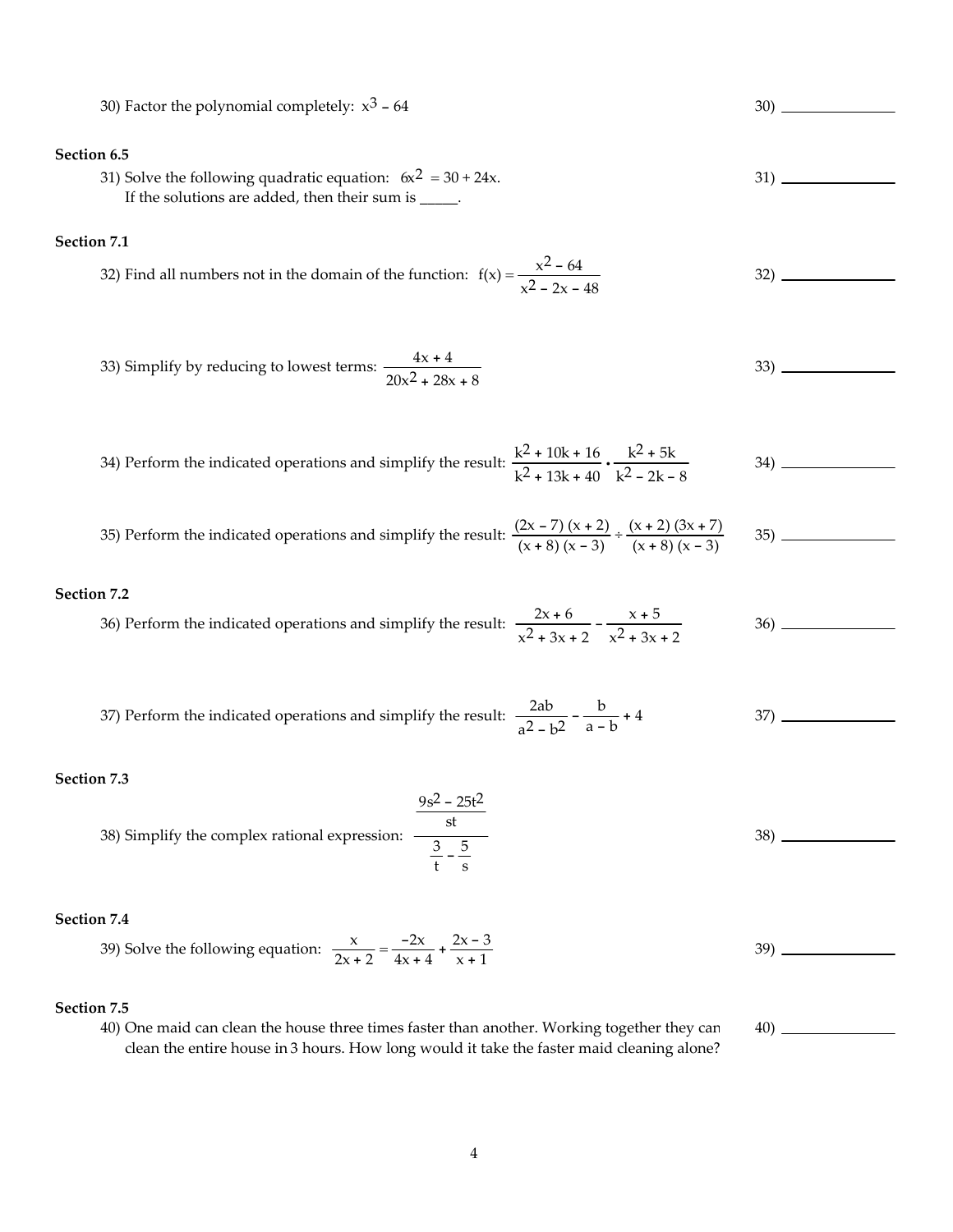## Section 8.1

| 41) Simplify the root: $\sqrt[4]{x^8}$                                                      |  |  |  |  |  |  |
|---------------------------------------------------------------------------------------------|--|--|--|--|--|--|
|                                                                                             |  |  |  |  |  |  |
| Section 8.2                                                                                 |  |  |  |  |  |  |
| 42) Simplify the expression: $32-3/5$                                                       |  |  |  |  |  |  |
|                                                                                             |  |  |  |  |  |  |
|                                                                                             |  |  |  |  |  |  |
| 43) Multiply using the product rule, then simplify the product: $\sqrt{12} \cdot \sqrt{3}$  |  |  |  |  |  |  |
|                                                                                             |  |  |  |  |  |  |
| Section 8.3                                                                                 |  |  |  |  |  |  |
| 44) Express the radical in simplified form: $-\sqrt{12k^7q^8}$                              |  |  |  |  |  |  |
| (Assume that all variables represent positive real numbers.)                                |  |  |  |  |  |  |
|                                                                                             |  |  |  |  |  |  |
| Section 8.4                                                                                 |  |  |  |  |  |  |
| 45) Simplify: $5\sqrt{54} - 2\sqrt{24} - 2\sqrt{96}$                                        |  |  |  |  |  |  |
|                                                                                             |  |  |  |  |  |  |
| Section 8.5                                                                                 |  |  |  |  |  |  |
| 46) Multiply, then simplify the product: $(\sqrt{13} + 1)(\sqrt{13} - 1)$                   |  |  |  |  |  |  |
|                                                                                             |  |  |  |  |  |  |
|                                                                                             |  |  |  |  |  |  |
|                                                                                             |  |  |  |  |  |  |
| 47) Rewrite the expression by rationalizing the denominator: $\frac{3\sqrt{2}}{\sqrt{11}}$  |  |  |  |  |  |  |
|                                                                                             |  |  |  |  |  |  |
|                                                                                             |  |  |  |  |  |  |
|                                                                                             |  |  |  |  |  |  |
| 48) Write the expression in lowest terms: $\frac{-8 + \sqrt{32}}{2}$                        |  |  |  |  |  |  |
|                                                                                             |  |  |  |  |  |  |
|                                                                                             |  |  |  |  |  |  |
| Section 8.7                                                                                 |  |  |  |  |  |  |
| 49) Simplify the quotient by writing the given number in standard form: $\frac{4+31}{5+2i}$ |  |  |  |  |  |  |
|                                                                                             |  |  |  |  |  |  |
|                                                                                             |  |  |  |  |  |  |
| Section 9.2                                                                                 |  |  |  |  |  |  |
| 50) Solve the following equation: $x^2 + 8x - 5 = 0$                                        |  |  |  |  |  |  |
|                                                                                             |  |  |  |  |  |  |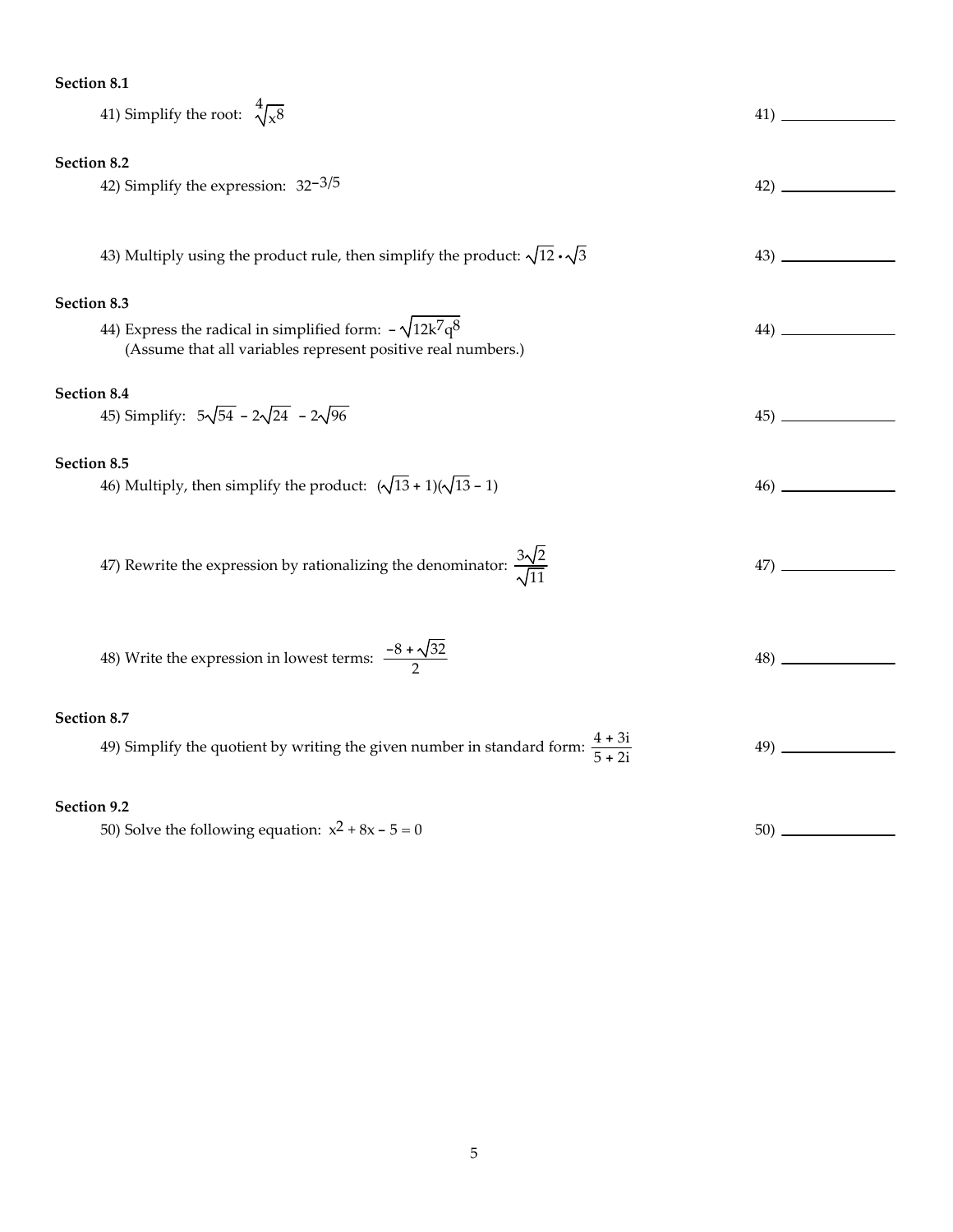Answer Key Testname: IAFINALREVIEW

1)  $\left(-\frac{1}{2}\right)$ 3  $\frac{4}{c-3}$  or t =  $\frac{-4}{-c+1}$ 2)  $t = \frac{4}{1}$  $-c + 3$ 3) 32 m 4)  $(-\infty, -2]$ 5)  $\left(\frac{1}{4}, -\frac{11}{4}\right)$ 4 4 6) No solution 7) (-∞, -11) ∪ (-7, ∞) -18 -16 -14 -12 -10 -8 -6 -4 -2 0 2 4 6 8 10 12 14 16 18 8) II  $(9) - \frac{11}{5}$ 5 10) Slope =  $-\frac{6}{5}$  $\frac{6}{5}$ ; y-intercept =  $\frac{28}{5}$ 5 11)  $y = -\frac{4}{3}$  $\frac{4}{3}x + 4$ 12) 3 13) y 8 6 4 2  $-8$   $-6$   $-4$   $-2$   $+$   $\sqrt{2}$   $-4$   $-6$   $-8$  x -2 -4 -6 -8 14) y 10 5  $-10$   $-5$   $-5$   $-5$   $-5$   $-5$   $-10$   $-8$ -5  $\begin{array}{ccccccccc} & \textbf{1} & \textbf{1} & \textbf{1} & \textbf{1} & \textbf{1} & \textbf{1} & \textbf{1} & \textbf{1} & \textbf{1} & \textbf{1} & \textbf{1} & \textbf{1} & \textbf{1} & \textbf{1} & \textbf{1} & \textbf{1} & \textbf{1} & \textbf{1} & \textbf{1} & \textbf{1} & \textbf{1} & \textbf{1} & \textbf{1} & \textbf{1} & \textbf{1} & \textbf{1} & \textbf{1} & \textbf{1} & \textbf{1} & \textbf{1} &$ W  $\ddot{\cdot}$ -10

15) Not a function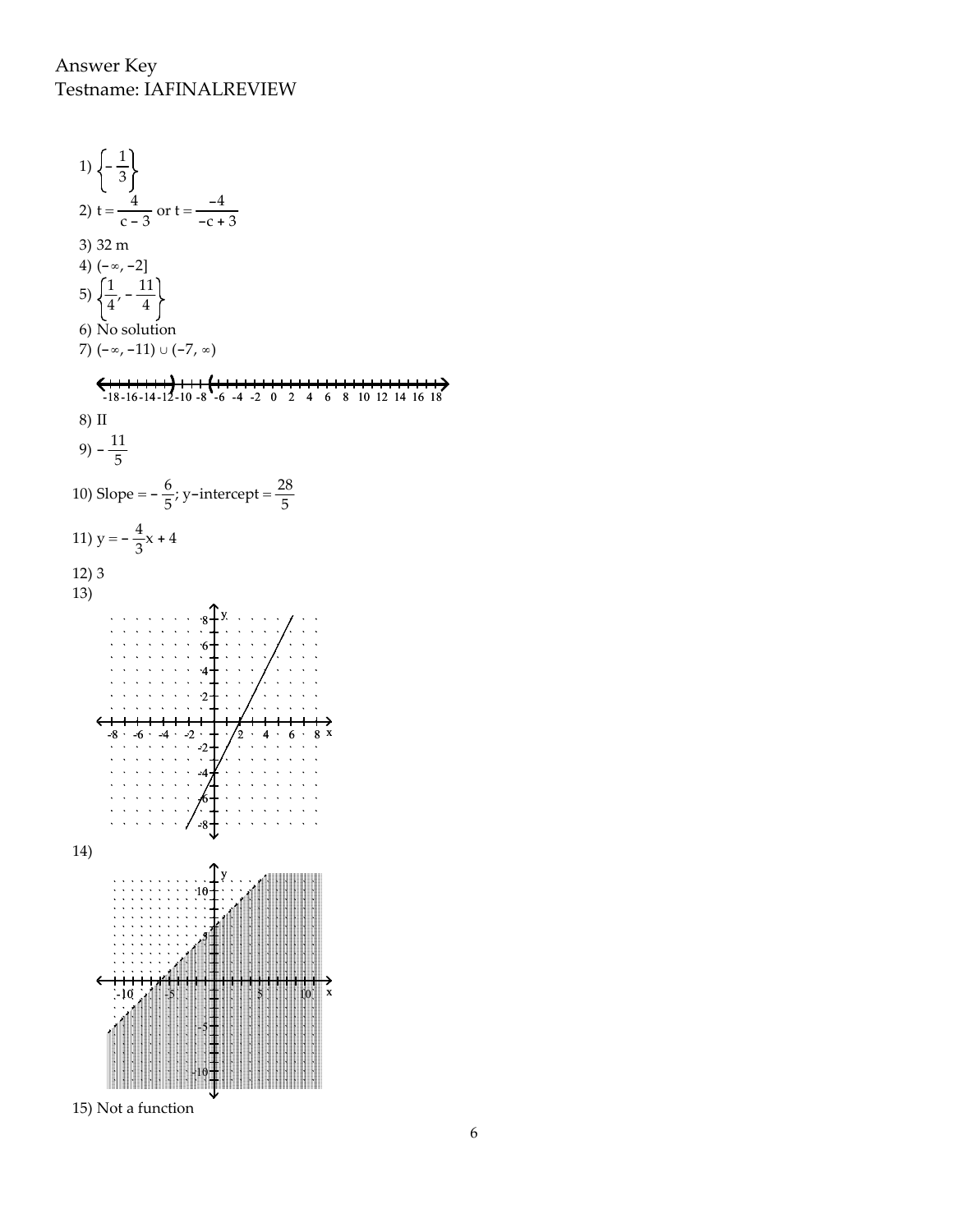Answer Key **Testname: IAFINALREVIEW** 

 $16)4$ 17)  $f(x) = \frac{6 - 9x^2}{7}$  $18)0$ 19)  $-\frac{15}{x^4}$ 20)  $\frac{9w^6}{x^2}$  $21) - 14$ 22)  $8x - 3$ 23)  $1000p^3 - 1$  $24)$  4m<sup>2</sup> + 20m + 25 25)  $3y^2 + 6y + 11$ ; remainder 26 26) B 27) A 28) B 29)  $(9x + 5y)^2$ 30)  $(x - 4)(x<sup>2</sup> + 4x + 16)$  $31)4$  $32) -6, 8$ 33)  $\frac{1}{5x+2}$ 34)  $\frac{k}{k-4}$ 35)  $\frac{2x-7}{3x+7}$ 36)  $\frac{1}{x + 2}$  $37) \frac{4a+5b}{a+b}$  $38)$  3s + 5t 39 ${3}$ 40) 4 hr 41)  $x^2$ 42)  $\frac{1}{8}$  $43)6$ 44)  $-2k^3q^4\sqrt{3k}$ 45)  $3\sqrt{6}$ 46) 12  $47)\frac{3\sqrt{22}}{11}$  $48) - 4 + 2\sqrt{2}$  $49) \frac{26}{29} + \frac{7}{29}i$